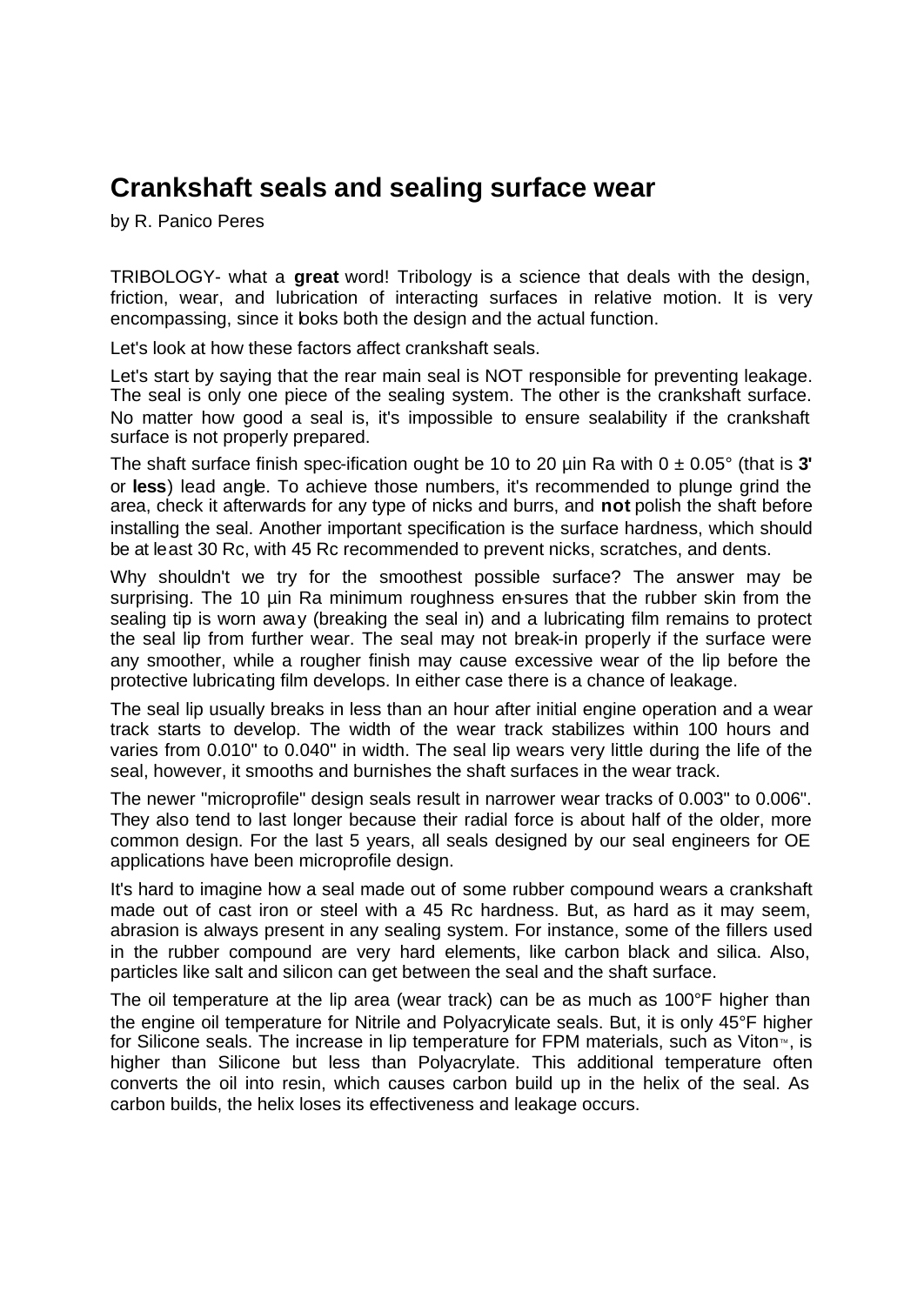Worn crankshafts show a groove where the wear track was located. Sometimes these grooves are significantly deep (0.020"), but even if they are not this deep they always represent a problem to be dealt with. So, now we come the part of problem which directly involves the engine builder. What to do???



The most obvious option is to weld the crankshaft on the grooved area then machine it back to its original diameter. This used to be the ONLY option not too long ago, and many "old timers" still think it's the only option. However, today there are at least three other options available.

The first is to use a crankshaft repair sleeve, which is designed to provide the seal with the "perfect other piece" of the sealing system. A stainless steel repair sleeve, such as Enginetech's Next Generation Sleeve, provides the optimum sealing surface. They are easy to install with no machining necessary in most instances, and the sleeve is even harder than the original shaft.



However, repair sleeves can **not** be used with two-piece seals. That's how we get to our second option, an offset lip rear main seal. The photo below illustrates the difference between a standard two-piece seal for the GM 350 engine and an offset design. The lip is moved 0.070" from its original position, moving it away from the groove on the crank.